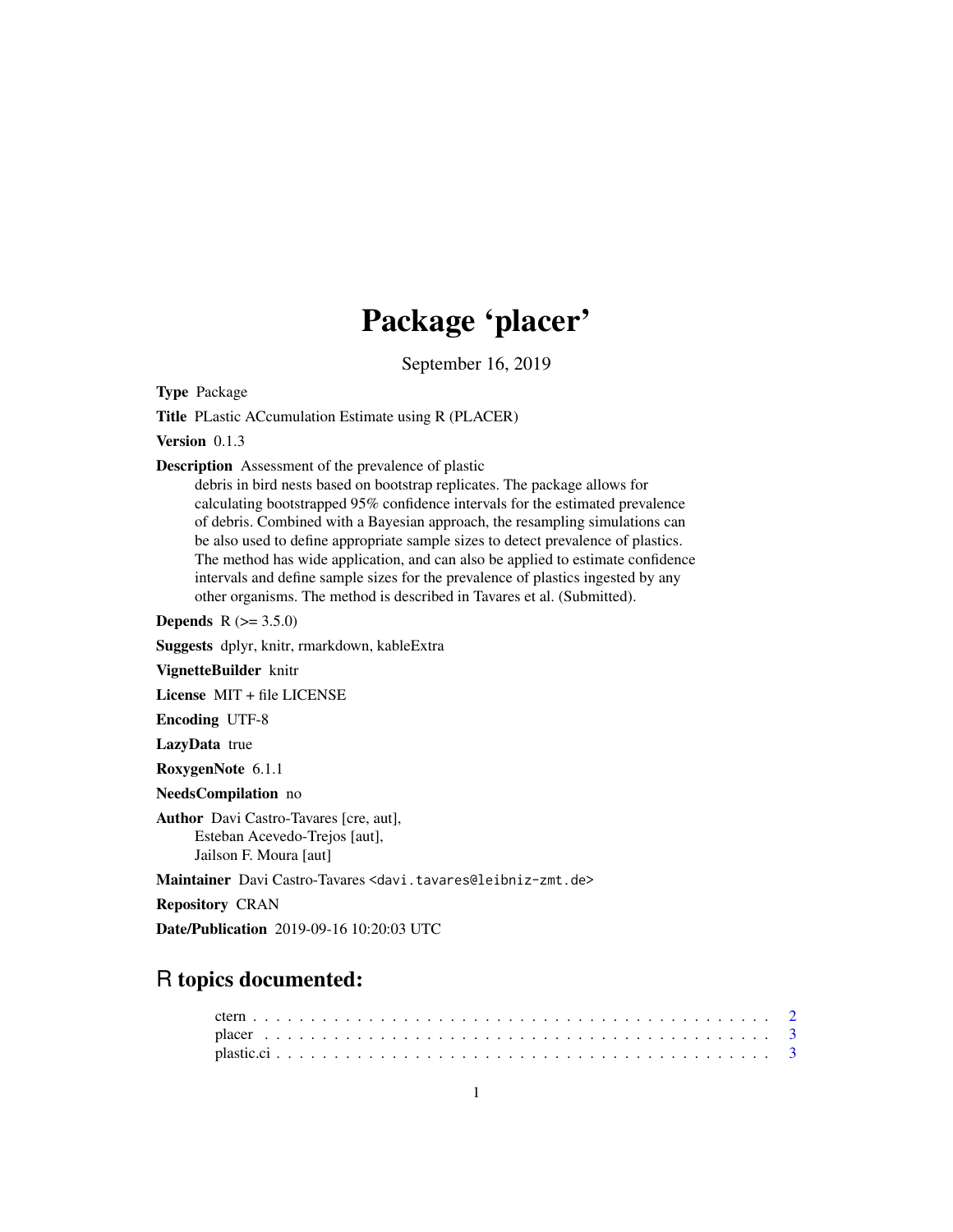#### <span id="page-1-0"></span> $2 \t\t term$

ctern *Caspian terns plastic debris in Senegal.*

#### Description

A dataset containing absence and presence observations of plastic debris for the Caspian terns in the coast of Senegal.

#### Usage

ctern

#### Format

A data frame with 529 rows and 8 variables:

species species name, add more info location location, add more info country country, add more info latitude latitude, add more info longitude longitude, add more info year year, add more info nest\_code nest code, add more info

debris\_presence debris presence absence, add more info

#### References

Tavares et al. Submitted.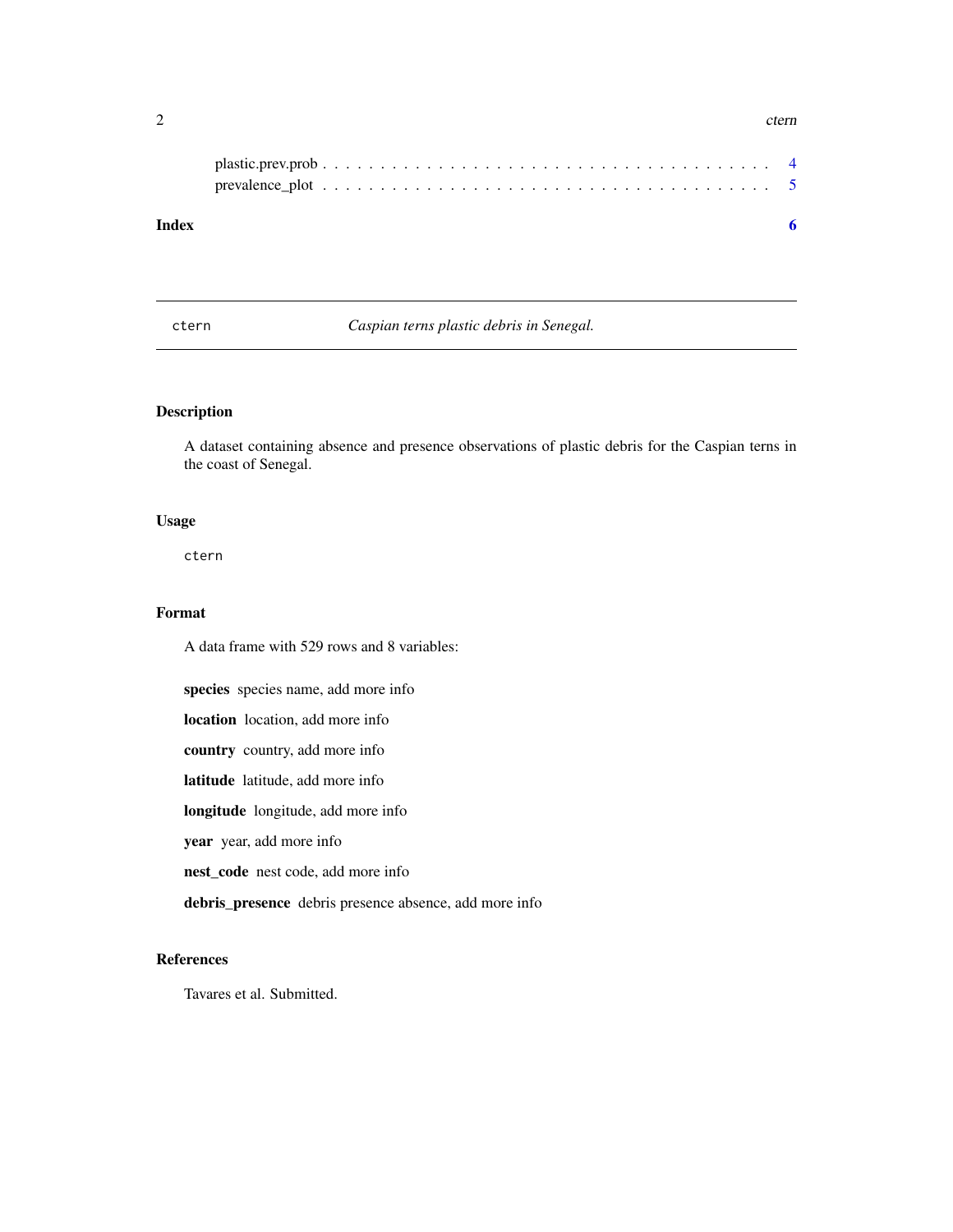<span id="page-2-0"></span>placer 3 and 3 and 3 and 3 and 3 and 3 and 3 and 3 and 3 and 3 and 3 and 3 and 3 and 3 and 3 and 3 and 3 and 3 and 3 and 3 and 3 and 3 and 3 and 3 and 3 and 3 and 3 and 3 and 3 and 3 and 3 and 3 and 3 and 3 and 3 and 3 and

placer *placer: A package to estimate the accumulation of plastic debris in bird's nests*

#### Description

The package placer consist of two main functions to estimate the accumulation of plastic in bird's nest as a function of sample size, and a routine to plot the plastic prevalence probability, and their confidence intervals as a function of sample size.

#### Main functions

The function [plastic.prev.prob](#page-3-1) calculates the plastic prevalence probability for a given sample size based on presence and absence data The function [plastic.ci](#page-2-1) estimates the 95% confidence intervals for a given prevalence probability of plastic debris. In addition, the package placer includes a plotting routine [prevalence\\_plot](#page-4-1) to show the estimated plastic prevalence probability and their 95% confidence intervals as a function of sample size.

<span id="page-2-1"></span>

plastic.ci *Confidence intervals of plastic prevalence probability*

#### Description

Bootstrap simulations to estimate 95% bootstrapped CIs for the prevalence of debris obtained with different sample sizes.

#### Usage

```
plastic.ci(plastic_abs_pres, max_sample_size = 300, bs_rep = 1000,
  lower_c i = 0.025, upper_ci = 0.975)
```
and Tibshirani (1993)

#### Arguments

plastic\_abs\_pres

numeric vector, containing a binary values with 0 or no for absence of plastic, and 1 or yes for presence of plastic.

max\_sample\_size

|          | integer, specifying the maximum number of samples to use for estimating the                  |
|----------|----------------------------------------------------------------------------------------------|
|          | prevalence of plastic debris. By default 300 samples. Increasing sample sizes                |
|          | substantially increases computational time.                                                  |
| bs_rep   | integer, specifying the number of bootstrap replications. By default 1000 repli-<br>cations. |
| lower_ci | numeric, specifying lower confidence interval. By default 2.5%, based on Efron               |

upper\_ci numeric, specifying upper confidence interval. By default 97.5% default, based on Efron and Tibshirani (1993).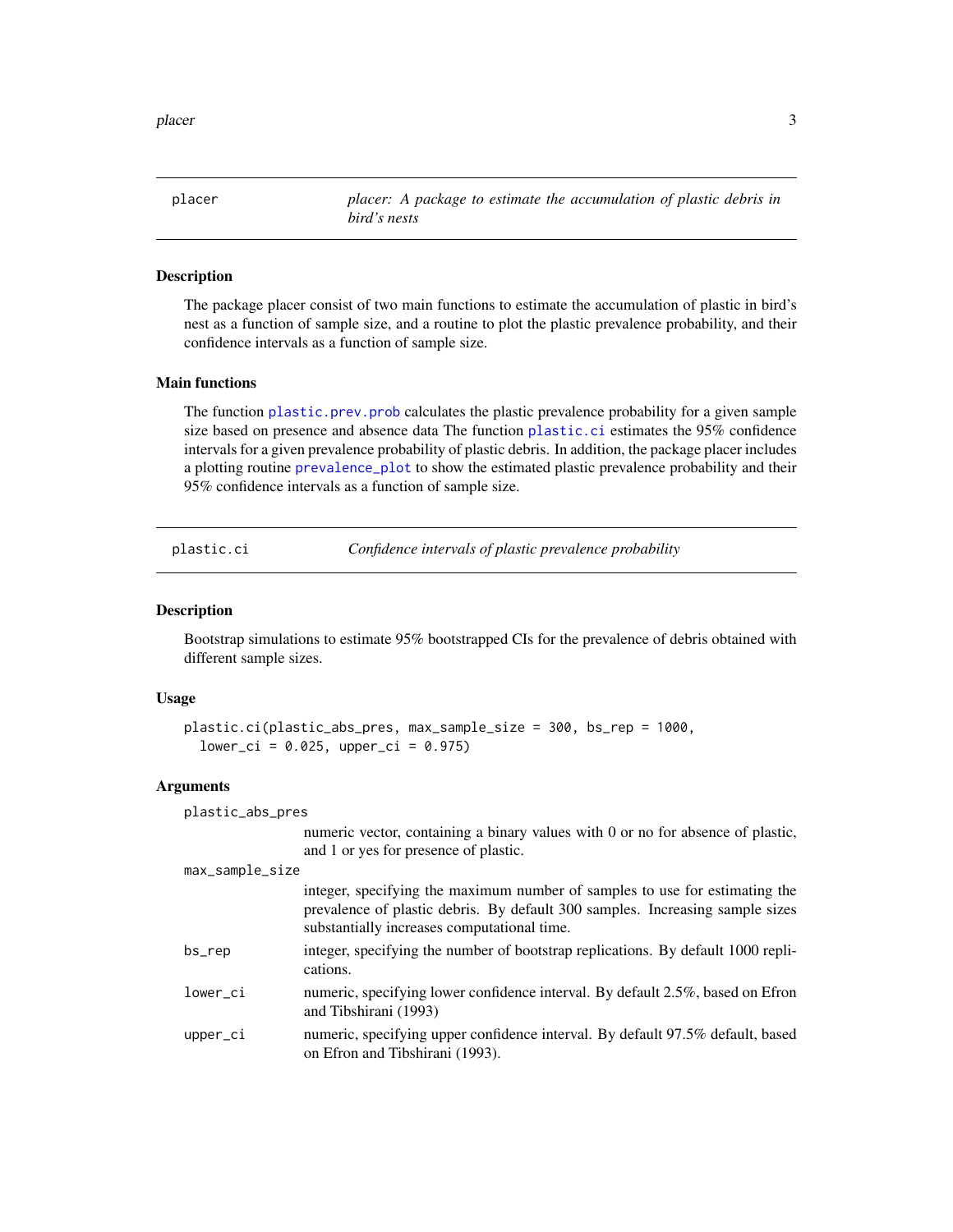#### <span id="page-3-0"></span>Value

A list (cidtf) with a data frame with sample sizes, mean CI, lower CI, upper CI, and a matrix (prevprob) with prevalence probability of plastic debris for all sample sizes and their estimated prevalence of debris.

#### Note

The confidence intervals are calculated in a sequence of varying sample sizes, i.e. 1,2,3...,n and the function can be also used for defining sample sizes that would provide 95% CIs with the desired accuracy.

#### References

Efron, B., & Tibshirani, R. (1993). An introduction to the Bootstrap. Boca Raton: Chapman & Hall.

#### See Also

[plastic.prev.prob](#page-3-1), [prevalence\\_plot](#page-4-1)

#### Examples

plastic.ci(rbinom(1000,1,0.5), 30, 100)

<span id="page-3-1"></span>plastic.prev.prob *Plastic prevalence probability*

#### Description

plastic.prev.prob estimates the prevalence probability of plastic from a randomly selected sample of absence/presence observations of plastic debris.

#### Usage

```
plastic.prev.prob(plastic_abs_pres, num_sample)
```
#### Arguments

```
plastic_abs_pres
```
numeric vector, containing a binary values with 0 or 'no' for absence of plastic, and 1 or 'yes' for presence of plastic.

num\_sample integer value, specifying the number of samples to randomly draw from the observations.

#### Value

Prevalence probability of plastic debris in a given sample size.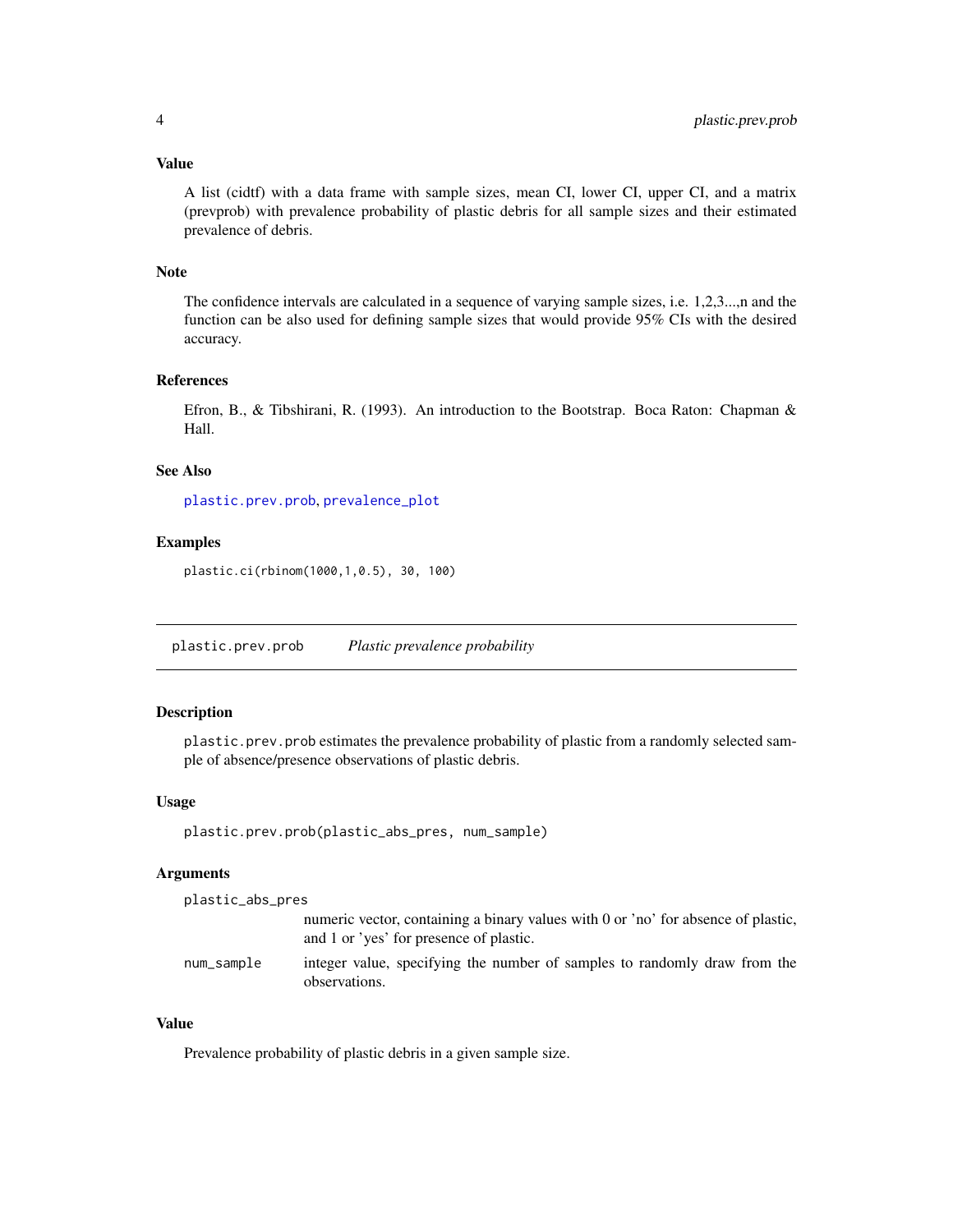#### <span id="page-4-0"></span>prevalence\_plot 5

#### See Also

[plastic.ci](#page-2-1), [prevalence\\_plot](#page-4-1)

#### Examples

```
plastic.prev.prob(rbinom(1000,1,0.5), 1)
plastic.prev.prob(rbinom(1000,1,0.5), 10)
```
<span id="page-4-1"></span>prevalence\_plot *Plastic prevalence probability plot*

#### Description

Plot to show the plastic prevalence probability in seabird's nests as a function of different sample sizes and their corresponding confidence intervals.

#### Usage

```
prevalence_plot(prev_prob_mat, sample_sizes, lower_ci, upper_ci,
 xlab = "Sample size", ylab = "Plastic prevalence probability",
  colobs = "grey", colci = "#64B5F6")
```
#### Arguments

| prev_prob_mat | numeric matrix, containing plastic prevalence probability with dimensions (sam-<br>ples_size, bootstrap_replicates). |
|---------------|----------------------------------------------------------------------------------------------------------------------|
| sample_sizes  | numeric vector, containing sequence of sample size used to estimate the confi-<br>dence intervals plastic.ci.        |
| lower_ci      | numeric vector, containing values for lower confidence interval and with the<br>same length as sample_sizes.         |
| upper_ci      | numeric vector, containing values for upper confidence interval and with the<br>same length as sample_sizes.         |
| xlab          | string, label of x axis.                                                                                             |
| ylab          | string, label of y axis.                                                                                             |
| colobs        | color of observations.                                                                                               |
| colci         | color of confidence intervals.                                                                                       |

#### See Also

[plastic.ci](#page-2-1), [plastic.prev.prob](#page-3-1)

#### Examples

```
binomtest <- plastic.ci(rbinom(1000,1,0.5), 30, 100)
prevalence_plot(binomtest$prevprob,
                binomtest$cidtf$N,
                binomtest$cidtf$lower_ci,
               binomtest$cidtf$upper_ci)
```